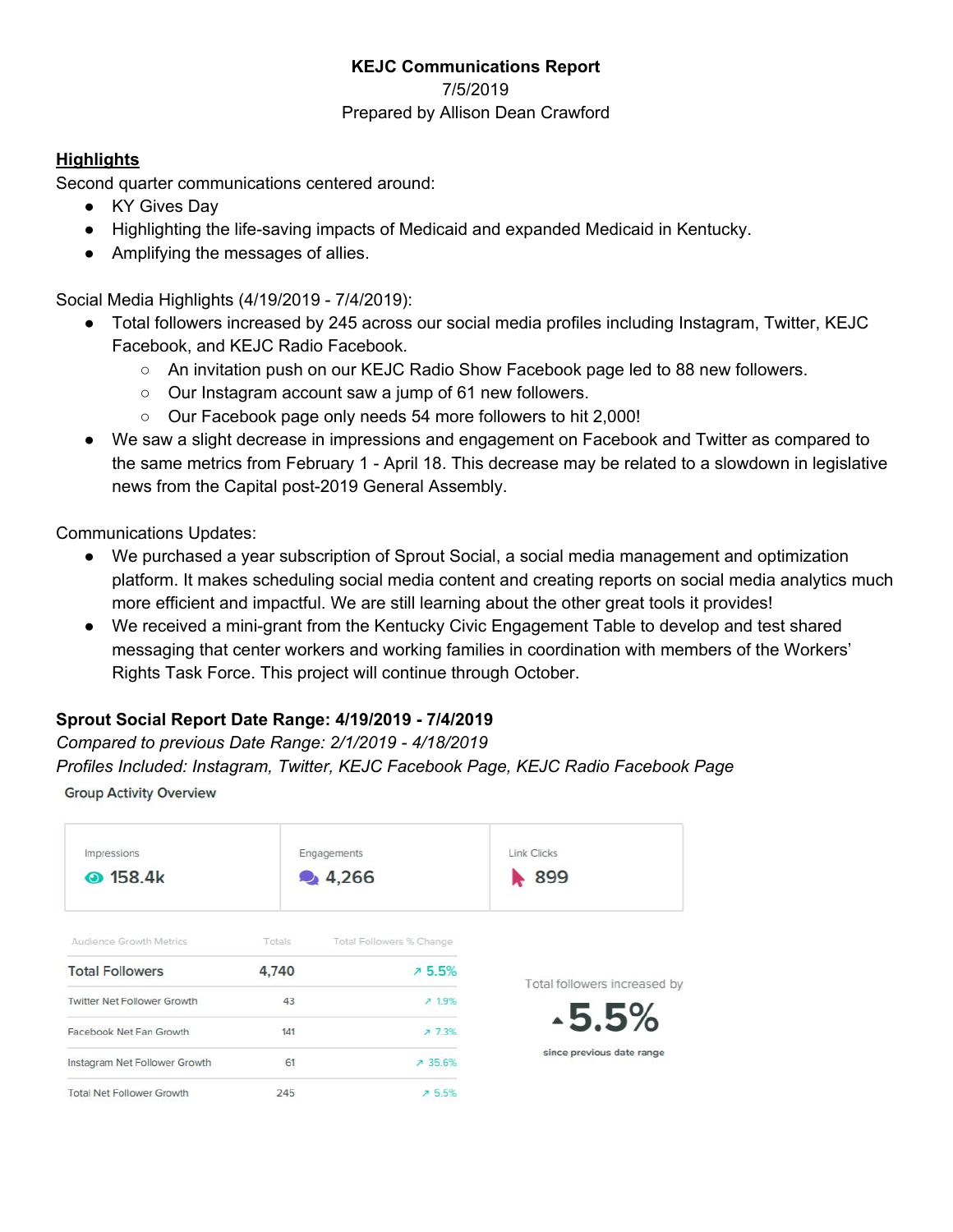## **Group Engagement**

ENGAGEMENTS PER DAY



### **Group Impressions**

IMPRESSIONS PER DAY

**Total Impressions** 



158,356

 $\sqrt{5.5\%}$ 

since previous date range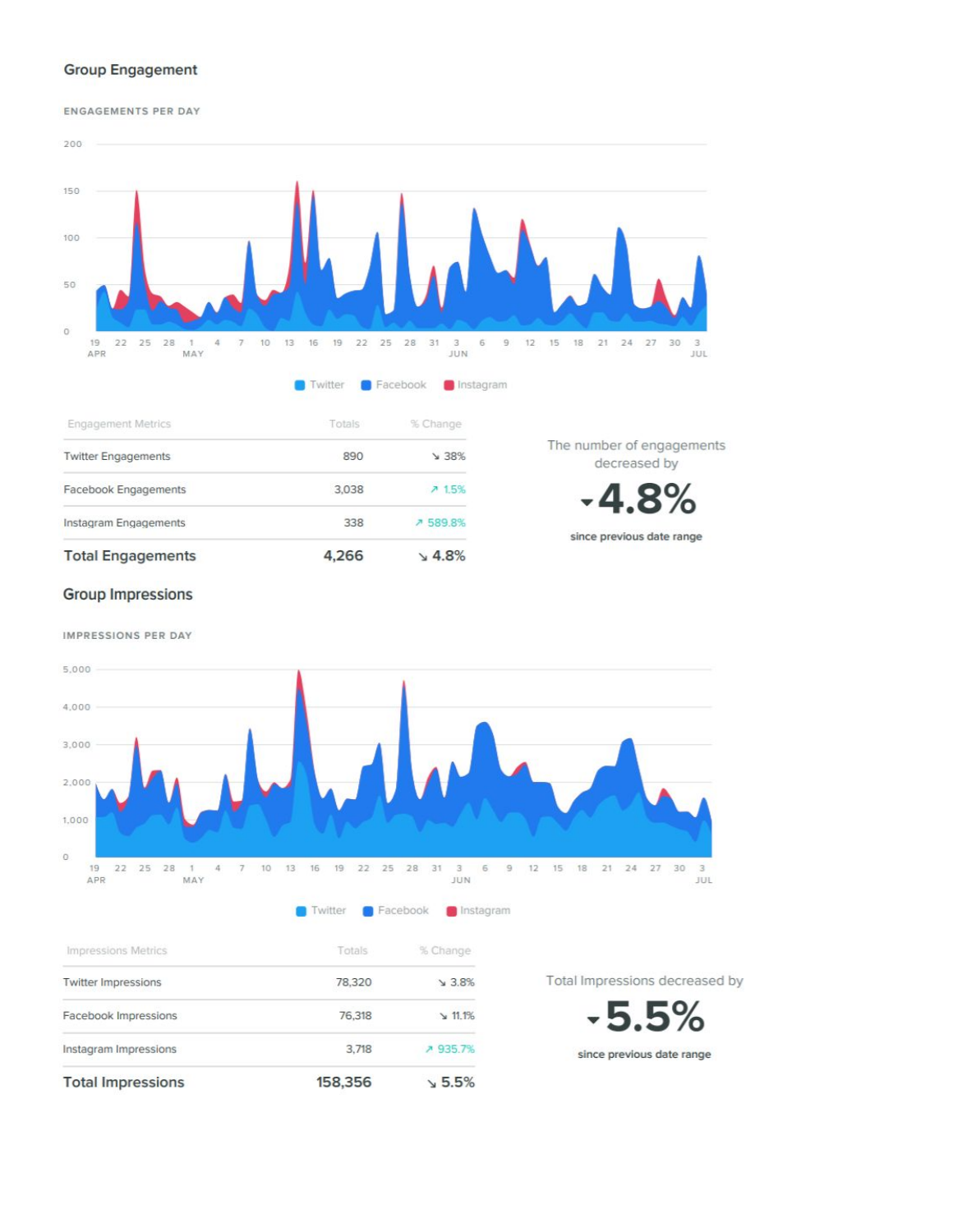## **Top Social Media Posts**





"Raising the minimum wage and the earnedincome tax credit (EITC) by 10 percent each could prevent about 1,230 suicides annually, according to a working paper circulated by the National Bureau of Economic Research this week."



Researchers say there's a simple way to reduce suicides: Increase the minim... "Deaths of despair" can be reduced by increasing wages and tax credits for lowincome Americans, according to new research from a team at the University of Calif.. washingtonpost.com

7:24 PM - 17 May 2019





36

"This is inexcusable behavior on the part of hospitals, doctors and health insurers," he said. "They each know or should know that patients have no real way of understanding the financial trap they've just walked into."